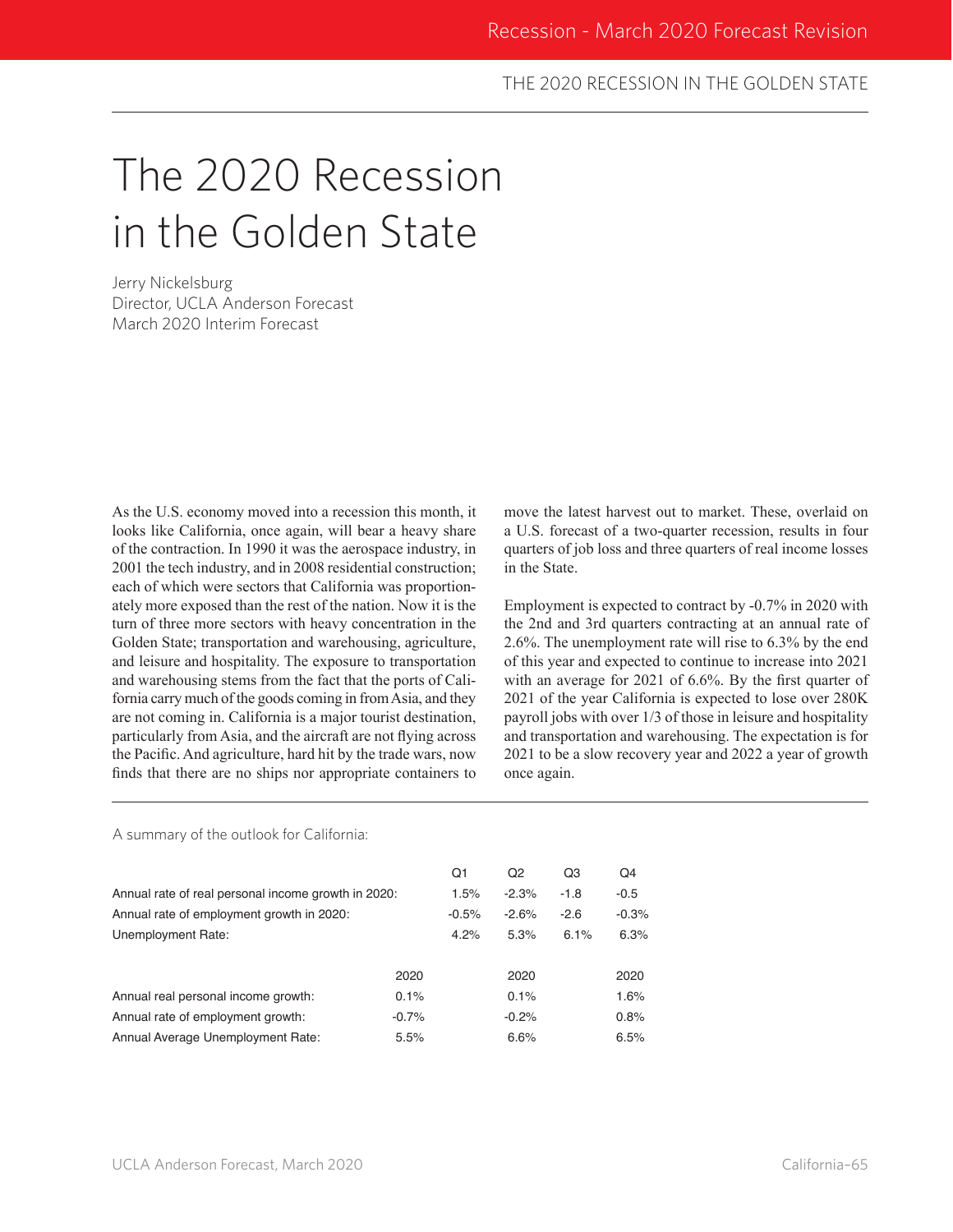# Trade Wars, Epidemic: Big News and Small Impact

Jerry Nickelsburg Director, UCLA Anderson Forecast Adjunct Professor of Economics, UCLA Anderson School March 2020

### IT'S ANOTHER TEQUILA SUNRISE THIS OLD WORLD STILL LOOKS THE SAME ANOTHER FRAME

DON HENLEY & GLENN FREY, TEQUILA SUNRISE, 1973

## Introduction

Prior to the outbreak of the COVID19 epidemic we were optimistic about the California economy. The unemployment rate in December was 3.9% and in many coastal counties sub 3%. Though trade wars had taken their toll on the logistics industry, income growth in the State was higher than in the US and the recently signed Phase One trade agreement between the US and China signaled an end, at least for now, of the trade war. That has now changed. Supply chains are interrupted and trans-Pacific travel has ground to a standstill. The epidemic is on, and how long it lasts and how severe it become is an open question. Meanwhile, government response is mixed. The US Center for Disease Control on February 27 called it a "serious public health threat<sup>1</sup>," while the President took issue with this assessment. The key to incorporating this event into our near-term forecast is to realizing that however the epidemic evolves, it is in its early stages. Thus, more is unknown than known. Nevertheless, the strength with which the California economy entered the current decade provides a buffer, particularly for relatively short-term interruptions in supply chains and travel. In this California report we review how the impact of the epidemic,

as we know it today, is incorporated into the forecast, the latest trends in employment and State GDP and finish with a summary of the current forecast. In short, like the March 2020 US forecast, the first three quarters of 2020 will be weaker than previously thought. The largest impact will be in the second quarter, one short month away. By the last quarter of the year a recovery will be underway and by 2022 we expect the economy to be more-or-less at the same levels it would have been absent this event.

## The Vulnerable Sectors

In thinking through the potential negative impact of a worldwide epidemic of COVID19, we focus on the consumer sectors. Specifically, the interruption of trade will impact transportation and warehousing, and retail and wholesale trade. The interruption of travel will impact international tourism. There ought to be an impact on manufacturing and some provision of services other than these, however they will be derivative and it is difficult to ascertain the magnitude at this point in time. There will also be an increased demand for health care services and personal care services, though estimating that is also problematic.

*<sup>1.</sup> https://www.cdc.gov/mmwr/volumes/69/wr/mm6908e1.htm*

*An estimate of the economic impact of SARS cited in William Yu, "Predicting the impact of the coronavirus on the global economy," UCLA Anderson*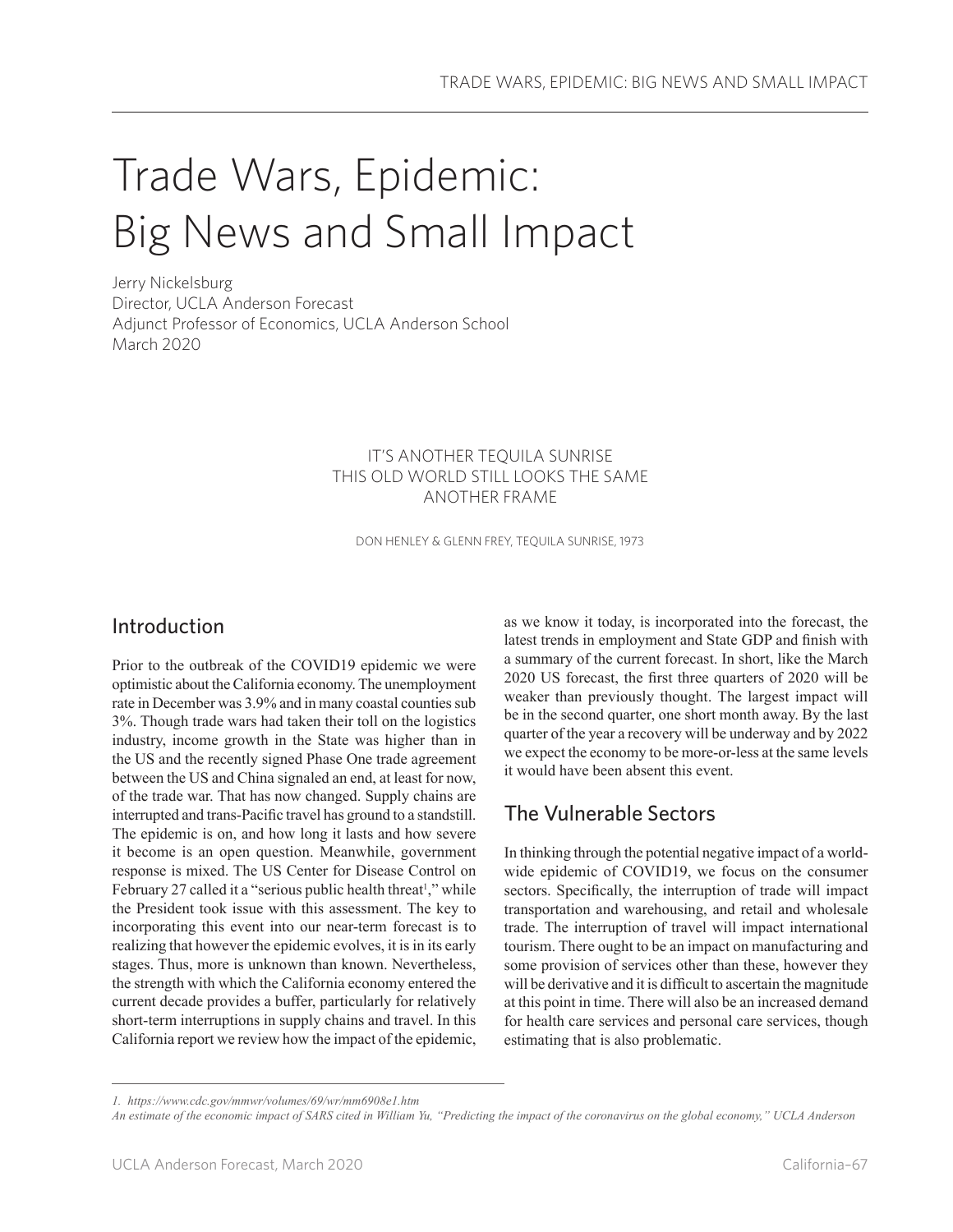When events such as targeted tariffs and epidemics occur, it is always a challenge to pin down the impact before they have run their course. In this forecast we have made a "best estimate" from what we know from the run of the tariffs thus far and from our examination of SARS and MERS outbreaks. The US forecast, which now incorporates those, is folded into the California forecast. In addition to the national impact, transportation, warehousing and trade are proportionately more vulnerable in California, as the seaports and airports of the State provide the gateway to Asia. We have adjusted the California forecast for these as described below.

Since the heating up of the trade war with China at the end of 2017, goods movement through the ports of California, both exports and imports, have declined (Chart 1). The same pattern of decline holds for air cargo through LAX (Chart 2) and through SFO (not shown). Though the Phase 1 agreement was signed, and trade tensions should ease, the outbreak of COVID19 mitigates against any increase in goods movement until the last quarter of the year. Indeed, the interruption in supply chains and the increased health scrutiny of ships and their crews coming into the ports would indicate a further decline in the near term should be expected.

International passenger traffic growth stalled early in 2019 as China advised its citizens against travel to the U.S. and U.S. visa approvals became more difficult to obtain in many locations. With the advent of COVID19, traffic has plummeted. This is not only true with trans-Pacific traffic, but also with domestic traffic. Though we do not have data on February load factors, and United and Jet Blue are offering reassuring words, the impact has only begun domestically.

Indeed, Jet Blue has now suspended change fees for those with concerns about the virus. Historically, a scare from an accident or the outbreak of a disease has had a temporary impact on airline load factors. For this reason, we are assuming that domestic travel will return to trend in the fourth quarter of this year as well.

Folding these into the forecast for California requires an estimate of the initial impact and the path to recovery. Our estimate, based on the limited data from SARS and MERS is a 1.8% decline in leisure and hospitality employment and in transportation and warehousing employment . To be sure, this is just a swag. There is insufficient data to make a statistically based adjustment to the forecast. The "swag" has an implicit assumption on the reaction of people to the news of the outbreak, governmental action around the world, the severity of the outbreak, and the duration of the outbreak. We make no claim to be experts in any of these areas. What the "swag" does is illustrate the kind of pattern that might be expected as the path of the COVID19 epidemic plays out.

Chart 4 shows how the growth of one vulnerable sector, retail and wholesale trade, changes under our assumptions. In the December forecast we had a decline in growth in this sector after adjusting for seasonal factors due to the slower growth in the US economy forecast for the latter part of this year. In the current forecast, the sector contracts much more rapidly and then rebounds in the fourth quarter. The rebound is simply the recovery of retail and wholesale trade as supply chains return to normal and Walmart shoppers become shoppers once again.

*<sup>2.</sup> Forecast, March 2020, is -0.07%. SARS was in 2002 before China was much integrated in the global economy. China's GDP is 9 times what it was in 2002. We have taken the SARS estimate by a little less than half of that multiple to California GDP and assigned it to the above three sectors for this exercise.*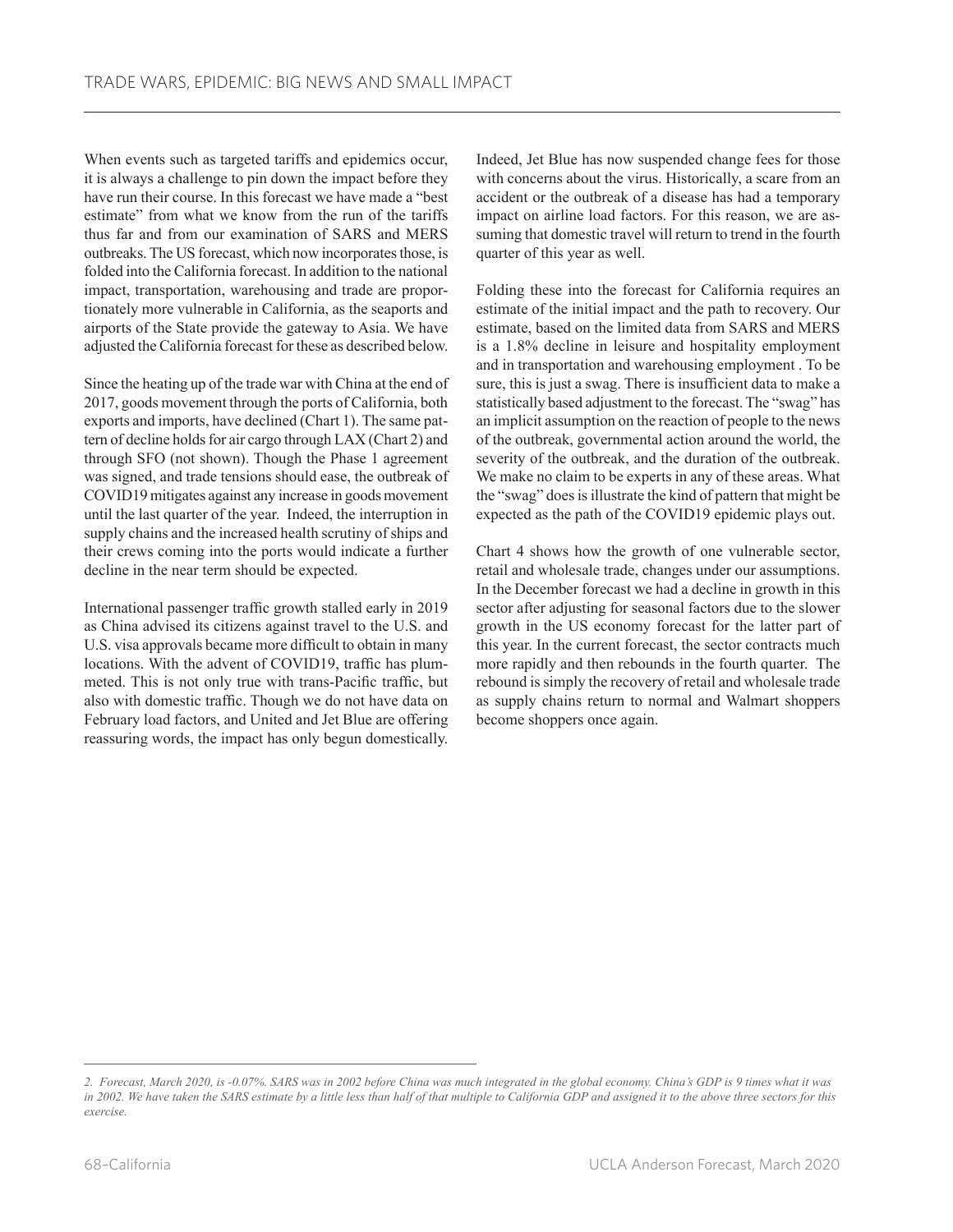#### TRADE WARS, EPIDEMIC: BIG NEWS AND SMALL IMPACT



*Source: Port of Los Angeles, Port of Long Beach, Port of Oakland, UCLA Anderson Forecast*

Chart 2



*Source: LAWA, UCLA Anderson Forecast*



*Source: LAWA, SFO, UCLA Anderson Forecast*

Chart 4



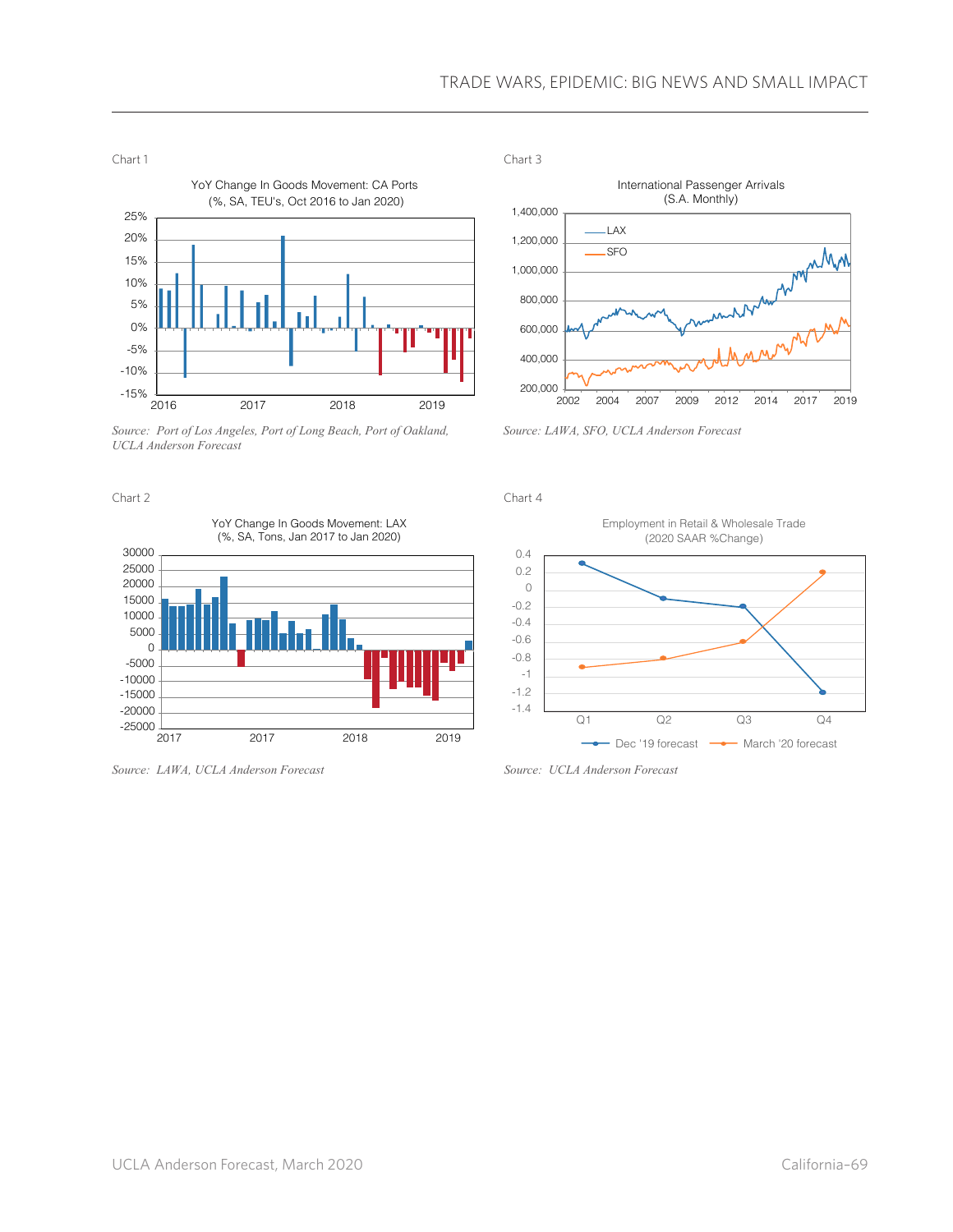## Employment Retrospective

California has an unemployment rate of 3.9 percent and it has held for several months. With such low unemployment, particularly in the parts of the State that have been growing extraordinarily fast during this expansion, one would expect the new additions to payroll employment to be at a slower rate than in the nation as a whole. But, this has not been so. Payroll jobs grew at a 1.79 percent rate from December 2018 to December 2019, and the U.S. outside of California grew at a 1.35 percent rate. Moreover, job growth is not slowing down. The average monthly increase in 2019 was more than 10 percent higher than that in 2018 for over 300K net new payroll jobs in the State (Chart 5).

In overall terms, 18.8 million Californians were employed in December. This represents an 11 percent gain over the previous peak employment just prior to the Great Recession (Chart 6). Although these numbers will be revised with the March employment release, if the US benchmark is any indication, that will affect earlier employment estimates more than the later ones.

Although overall job growth in the State has been remained robust, the high value-added sectors; information, professional and business services, and construction, grew at a smaller percentage over the year, and in particular, over the last quarter of the year. Growth in the lower value-added sectors of health care and social services, administrative services, and private education, is now leading job growth (Chart 7). While health care employment may grow over the coming months due to the outbreak of COVID19, and government employment due to the decennial census, our expectation is for slower growth in transportation, warehousing and leisure and hospitality. These sectors along with professional and business services, information and manufacturing tend to drive higher GDP growth rates in the State. Thus, when we add it up, low unemployment rates, slowing growth due to the nascent epidemic, and slower growth due to the shift in growth sectors yields a slower GDP and employment growth for 2020 than we had previously forecast.

Nevertheless, the healthy labor markets in California are geographically widespread (Chart 8). In the last twelve months, only the counties in the Sacramento Delta grew slower than the U.S. Even the great state of Jefferson which has seen population declines and a relatively moribund economy (the northernmost counties in the State) is now growing faster. Notably, San Francisco, Silicon Valley, the

#### Chart 5



*Source: EDD.ca.gov*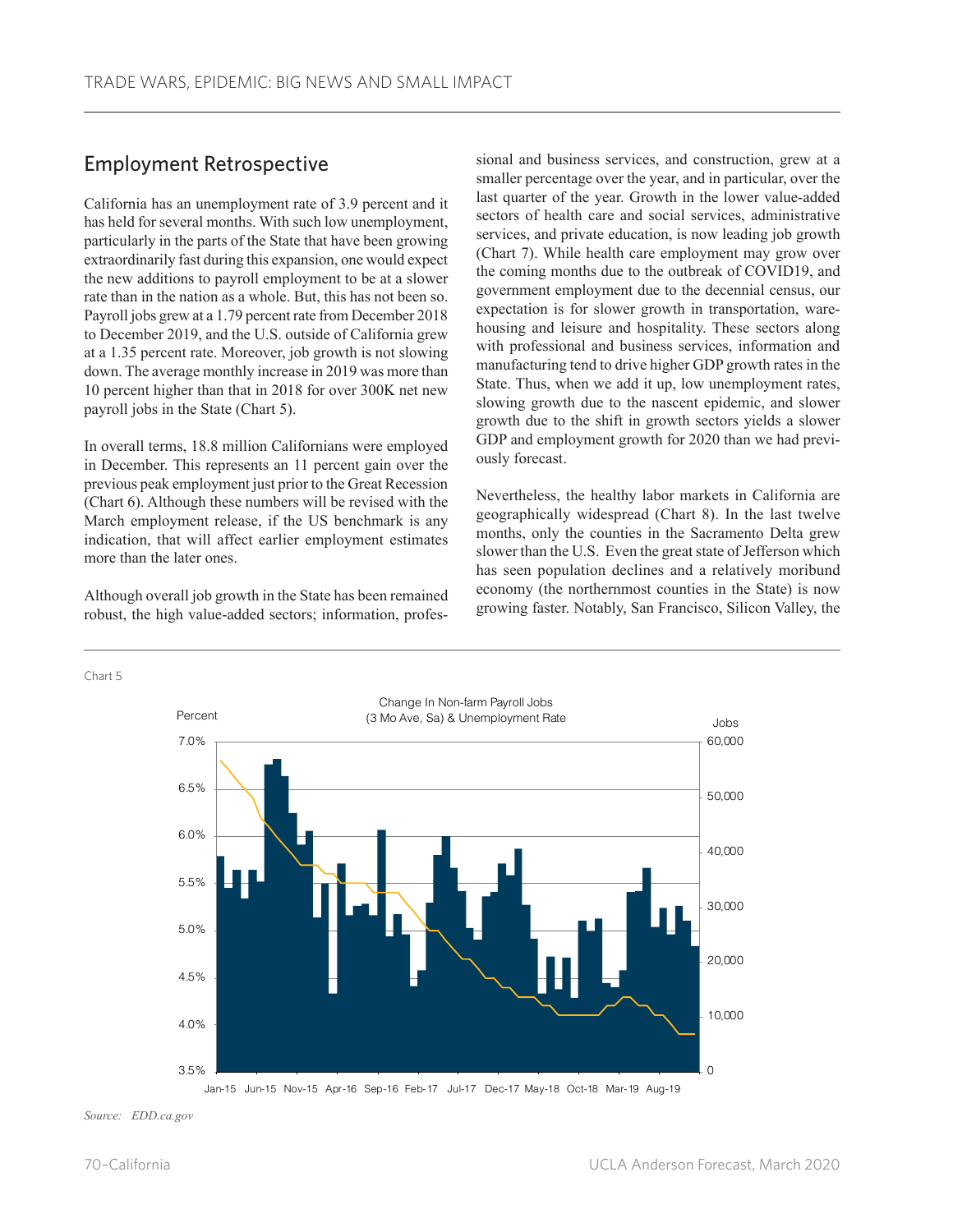

*Source: EDD.ca.gov*

Chart 7



#### Change In No. of Jobs By Sector (Dec. 2018 To Dec. 2019)

*Source: EDD.ca.gov, UCLA Anderson Forecast*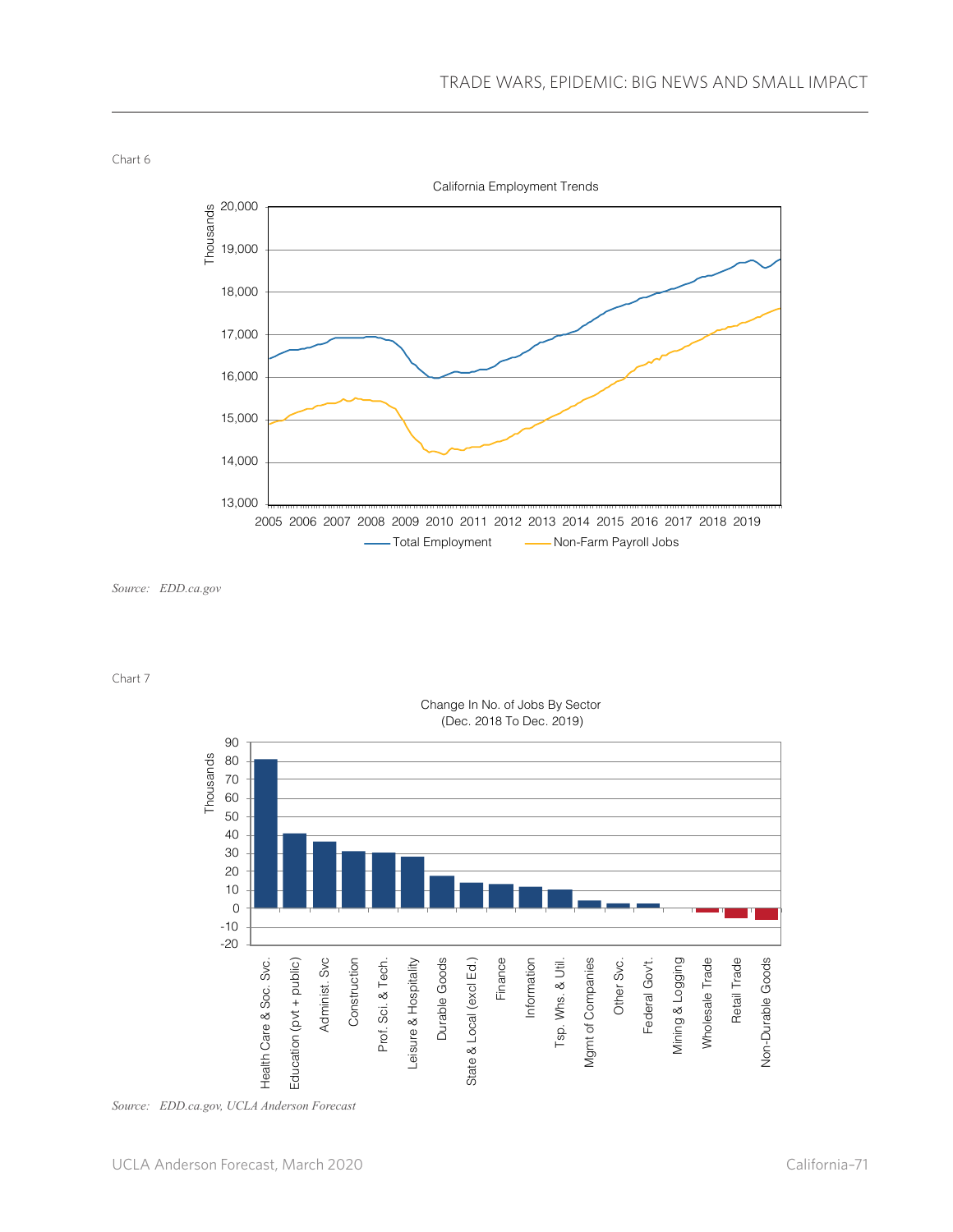Chart 8



*Source: EDD.ca.gov, UCLA Anderson Forecast*

North Bay, San Diego and the Inland Empire saw 2 percent or greater growth in payroll jobs in 2019. The first four grew at 1 percent or more faster than non-California U.S. payroll employment and the Inland Empire at more than ½ percent faster. While Bay Area dynamism still leads the State, there is significant growth to the south and east as well.

## Anderson Forecast Monthly GDP Metric

The Anderson Forecast measure of monthly GDP for the State shows continued, but slowing growth. (Chart 9) The solid line is the Anderson Forecast Monthly GDP Metric and the circles are the quarterly GDP estimates from the US Bureau of Economic Analysis. The UCLA Anderson Forecast metric is contemporaneous and is available shortly after the end of each month, unlike the quarterly BEA numbers which arrive with a considerable lag. The chart is in logarithmic scale, which means that straight lines represent constant rates of change. There is a clear flattening of the slope of the monthly line reflecting the slowing of the California economy from 3.5% growth rate to 2.1% growth measured from December 2018 to December 2019 .

The quarterly growth of the California economy from Q4 2018 to Q4 2019 is estimated to be at 2.2 percent. This is 0.1 percent below the estimated US growth rate, though statistically the same. The faster growing California economy ground to a halt in December as the trade wars took their toll. This is suggestive of a further contraction the first half of this year with the interruptions in international travel and tourism and international trade in goods as the COVID19 plays out. Although we expect the technology sectors to begin growing again later in the year, it portends a slow growth year for the State. Real personal income growth which is highly correlated with changes in State government personal income tax revenue should slow to 1.3 percent and real taxable sales to 0.1 percent for the year. These declines in growth rates are historically associated with a decline in State general fund revenue. The half-full glass stems from the fact that this slowdown will be spread over the end of the current fiscal year and the beginning of the next. Our expectation is for an uptick in real personal income and real taxable sales in the final three quarters of the 2020/2021 fiscal year.

The reason for the slower California GDP growth lies in a shift in the sectors in which growth is occurring. This is illustrated with two sub-sectors of Professional and Business Services. Chart 6 shows the output of Professional, Scientific and Technical Services, a high value-added sector. The scales are in the same proportion to each other. As employment grows so does output, but at a faster rate. Some of this is due to increases in productivity and some to increases in hours. In the most recent few months (to the right on the chart) employment growth slows. The decline in output with approximately the same number of jobs is a consequence of



*Source: BEA.gov, UCLA Anderson Forecast*